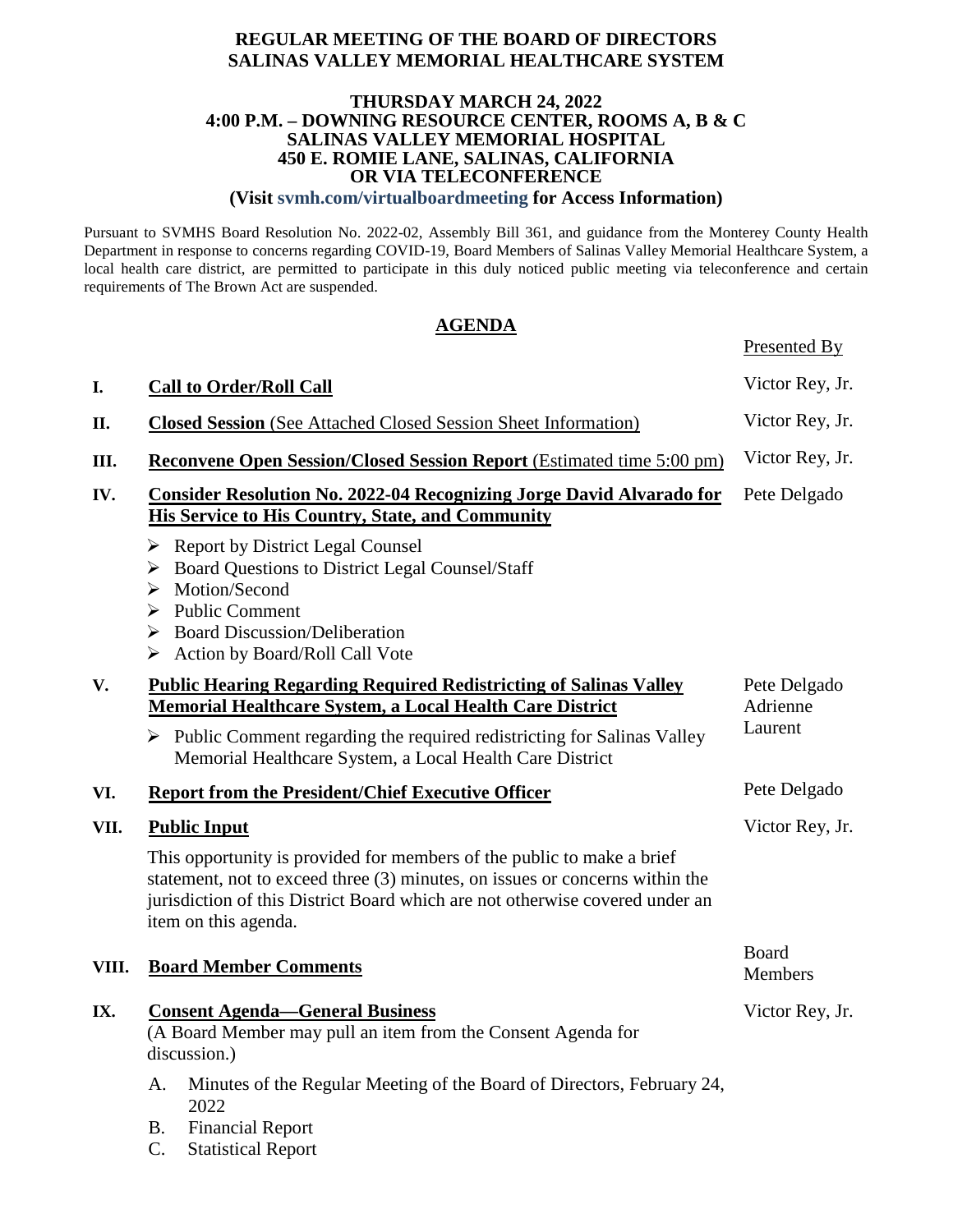- D. Policy
	- 1. Amniotomy Standardized Procedure
- Board President Report
- Board Questions to Board President/Staff
- > Motion/Second
- $\triangleright$  Public Comment
- $\triangleright$  Board Discussion/Deliberation
- Action by Board/Roll Call Vote

## **X. Reports on Standing and Special Committees**

| A.        | <b>Quality and Efficient Practices Committee</b><br>Minutes from the March 21, 2022 Quality and Efficient Practices<br>Committee Meeting have been provided to the Board. Additional<br>Report from Committee Chair, if any.                                                                                                                                                                  | Juan Cabrera          |
|-----------|-----------------------------------------------------------------------------------------------------------------------------------------------------------------------------------------------------------------------------------------------------------------------------------------------------------------------------------------------------------------------------------------------|-----------------------|
| <b>B.</b> | <b>Finance Committee</b><br>Minutes from the March 21, 2022 Finance Committee Meeting have<br>been provided to the Board. The following recommendations have<br>been made to the Board.                                                                                                                                                                                                       | <b>Richard Turner</b> |
|           | 1. Recommend Board Approval for the Two (2) Year Perfusion<br>Services Agreement with Central Velley Perfusion, Inc.<br>$\triangleright$ Committee Chair Report<br>> Board Questions to Committee Chair/Staff<br>$\triangleright$ Motion/Second<br>$\triangleright$ Public Comment<br>$\triangleright$ Board Discussion/Deliberation<br>$\triangleright$ Action by Board/Roll Call Vote       |                       |
|           | 2. Recommend Board Approval of the Alliance Healthcare<br>Services, Inc., MRI and PET/CT Contract.<br>$\triangleright$ Committee Chair Report<br>> Board Questions to Committee Chair/Staff<br>$\triangleright$ Motion/Second<br>$\triangleright$ Public Comment<br>$\triangleright$ Board Discussion/Deliberation<br>$\triangleright$ Action by Board/Roll Call Vote                         |                       |
|           | 3. Recommend Board Approval of Resolution No. 2022-03<br>Declaring Its Intent to Reimburse Project Expenditures from<br>Proceeds of Indebtedness<br>$\triangleright$ Committee Chair Report<br>> Board Questions to Committee Chair/Staff<br>$\triangleright$ Motion/Second<br><b>Public Comment</b><br>➤<br><b>Board Discussion/Deliberation</b><br>➤<br>Action by Board/Roll Call Vote<br>➤ |                       |
|           | 4. Recommend Board Approval of Board Approval of Limited<br>Partnership Interest Sale and Purchase Agreement of Vantage<br>Surgery Center, L.P. by and Between STM, LLC and Salinas<br>Valley Memorial Healthcare System                                                                                                                                                                      |                       |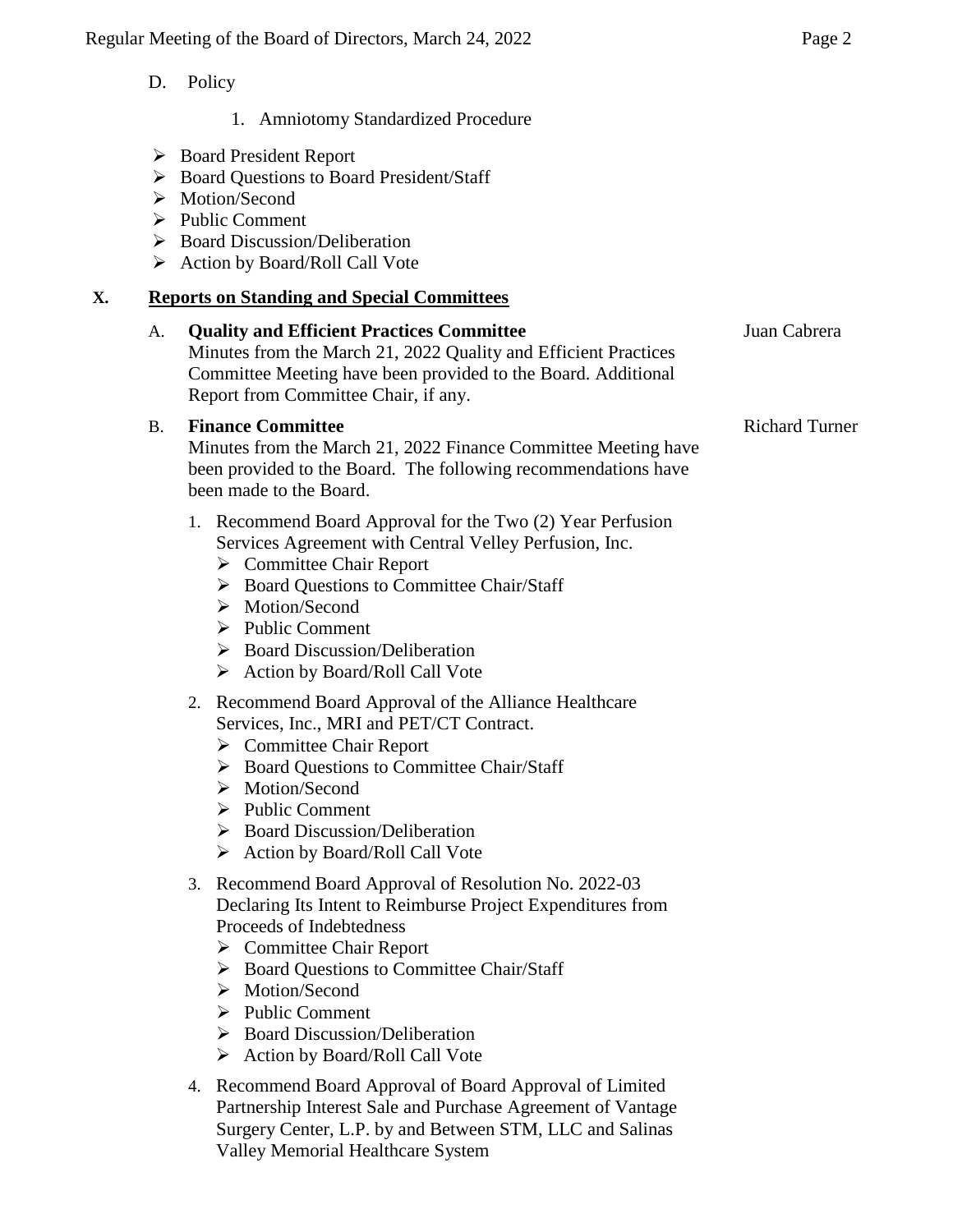| ۰. |  |
|----|--|
|----|--|

|      |          | $\triangleright$ Committee Chair Report<br>> Board Questions to Committee Chair/Staff<br>Motion/Second<br>➤<br>$\triangleright$ Public Comment<br>$\triangleright$ Board Discussion/Deliberation<br>Action by Board/Roll Call Vote<br>➤                                                                                                                                                                           |                                   |
|------|----------|-------------------------------------------------------------------------------------------------------------------------------------------------------------------------------------------------------------------------------------------------------------------------------------------------------------------------------------------------------------------------------------------------------------------|-----------------------------------|
|      | C.       | <b>Personnel, Pension and Investment Committee</b><br>Minutes from the March 22, 2022 Personnel, Pension and Investment<br>Committee Meeting have been provided to the Board. The following<br>recommendation has been made to the Board.                                                                                                                                                                         | Regina M.<br>Gage                 |
|      |          | 1. Recommend Board approval to make an additional to the Salinas<br>Valley Memorial Healthcare District Employees' Pension Plan<br>for Calendar Year 2022<br>$\triangleright$ Staff Report<br>$\triangleright$ Committee Questions to Staff<br>$\triangleright$ Motion/Second<br>$\triangleright$ Public Comment<br>$\triangleright$ Committee Discussion/Deliberation<br>Action by Committee/Roll Call Vote<br>➤ |                                   |
|      | D.       | <b>Community Advocacy Committee</b><br>Minutes from the November 16, 2021 Community Advocacy<br>Committee Meeting have been provided to the Board. Additional<br>Report from Committee Chair, if any.                                                                                                                                                                                                             | Regina M.<br>Gage                 |
|      | Ε.       | <b>Corporate Compliance and Audit Committee</b><br>Minutes from the December 14Corporate Compliance and Audit<br>Committee Meeting have been provided to the Board. Additional<br>Report from Committee Chair, if any.                                                                                                                                                                                            | Juan Cabrera                      |
| XI.  |          | <b>Consider Board Resolution No. 2022-04 Proclaiming a Local</b><br><b>Emergency, Ratifying the Proclamation of a State of Emergency by</b><br><b>Governor's State of Emergency Declaration March 4, 2020, and</b><br><b>Authorizing Remote Teleconference Meetings for the Period March 25,</b><br>2022 through April 30, 2022<br>> Report by District Legal Counsel                                             | District Legal<br>Counsel         |
|      | ➤<br>➤   | Board Questions to District Legal Counsel/Staff<br>Motion/Second<br>$\triangleright$ Public Comment<br>> Board Discussion/Deliberation<br>$\triangleright$ Action by Board/Roll Call Vote                                                                                                                                                                                                                         |                                   |
| XII. |          | <b>Report on Behalf of the Medical Executive Committee (MEC) Meeting</b><br>of March 10, 2022, and Recommendations for Board Approval of the<br>following:                                                                                                                                                                                                                                                        | Theodore<br>Kaczmar, Jr.,<br>M.D. |
|      | А.<br>B. | From the Interdisciplinary Practice Committee:<br><b>Interdisciplinary Practice Committee Report</b><br>Policies:<br>Quality Assessment and Performance Improvement Plan 2022<br>1.                                                                                                                                                                                                                               |                                   |

- Chief of Staff Report
- ▶ Board Questions to Chief of Staff
- > Motion/Second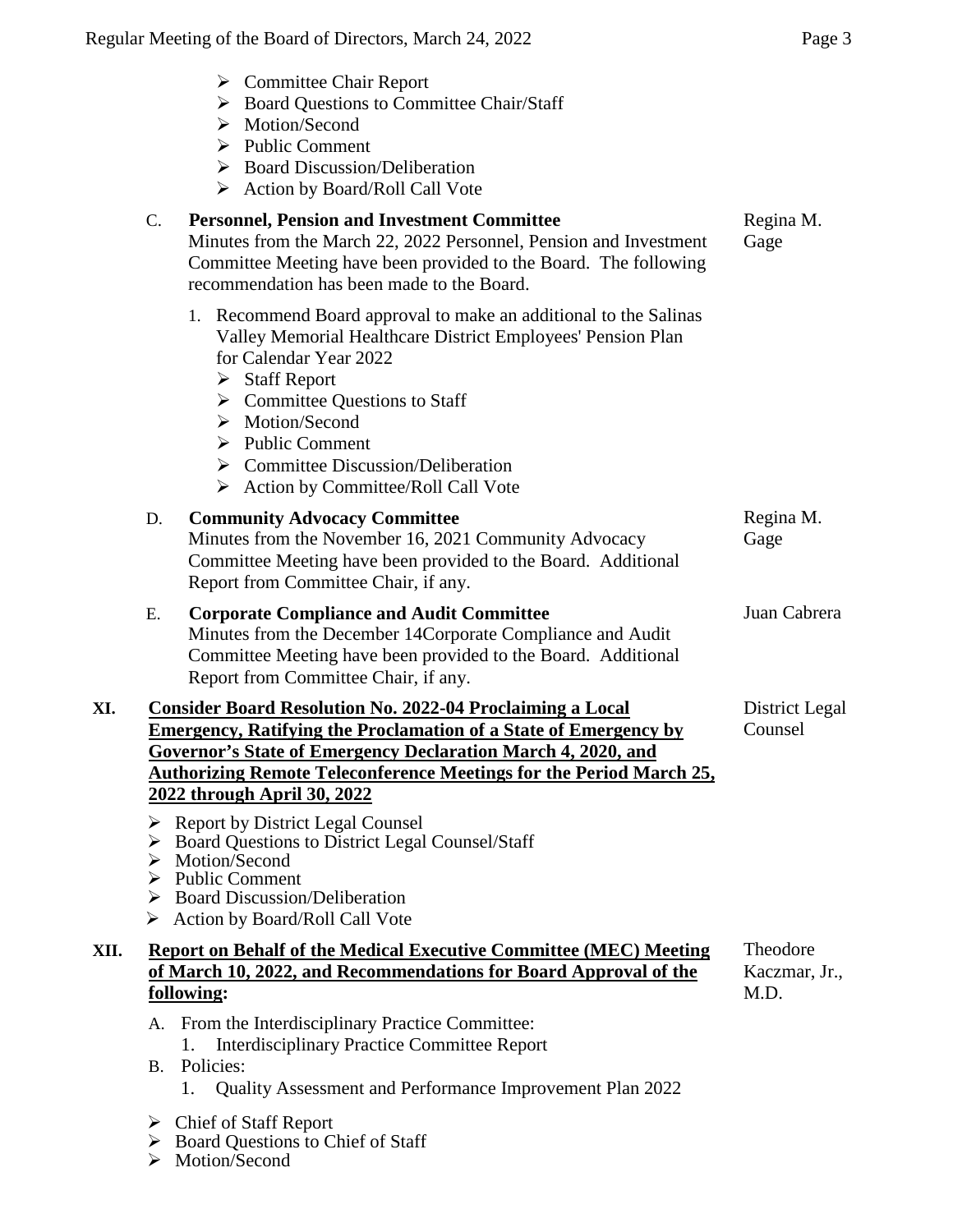- $\triangleright$  Public Comment
- Board Discussion/Deliberation
- $\triangleright$  Action by Board/Roll Call Vote

#### **XIII. Extended Closed Session** (if necessary)

Victor Rey, Jr.

(See Attached Closed Session Sheet Information)

**XIV. Adjournment** – The next Regular Meeting of the Board of Directors is scheduled for **Thursday, April 28, 2022, at 4:00 p.m.**

The complete Board packet including subsequently distributed materials and presentations is available at the Board Meeting and in the Human Resources Department of the District. All items appearing on the agenda are subject to action by the Board. Staff and Committee recommendations are subject to change by the Board.

Requests for a disability related modification or accommodation, including auxiliary aids or services, in order to attend or participate in a meeting should be made to the Executive Assistant during regular business hours at 831-755-0741. Notification received 48 hours before the meeting will enable the District to make reasonable accommodations.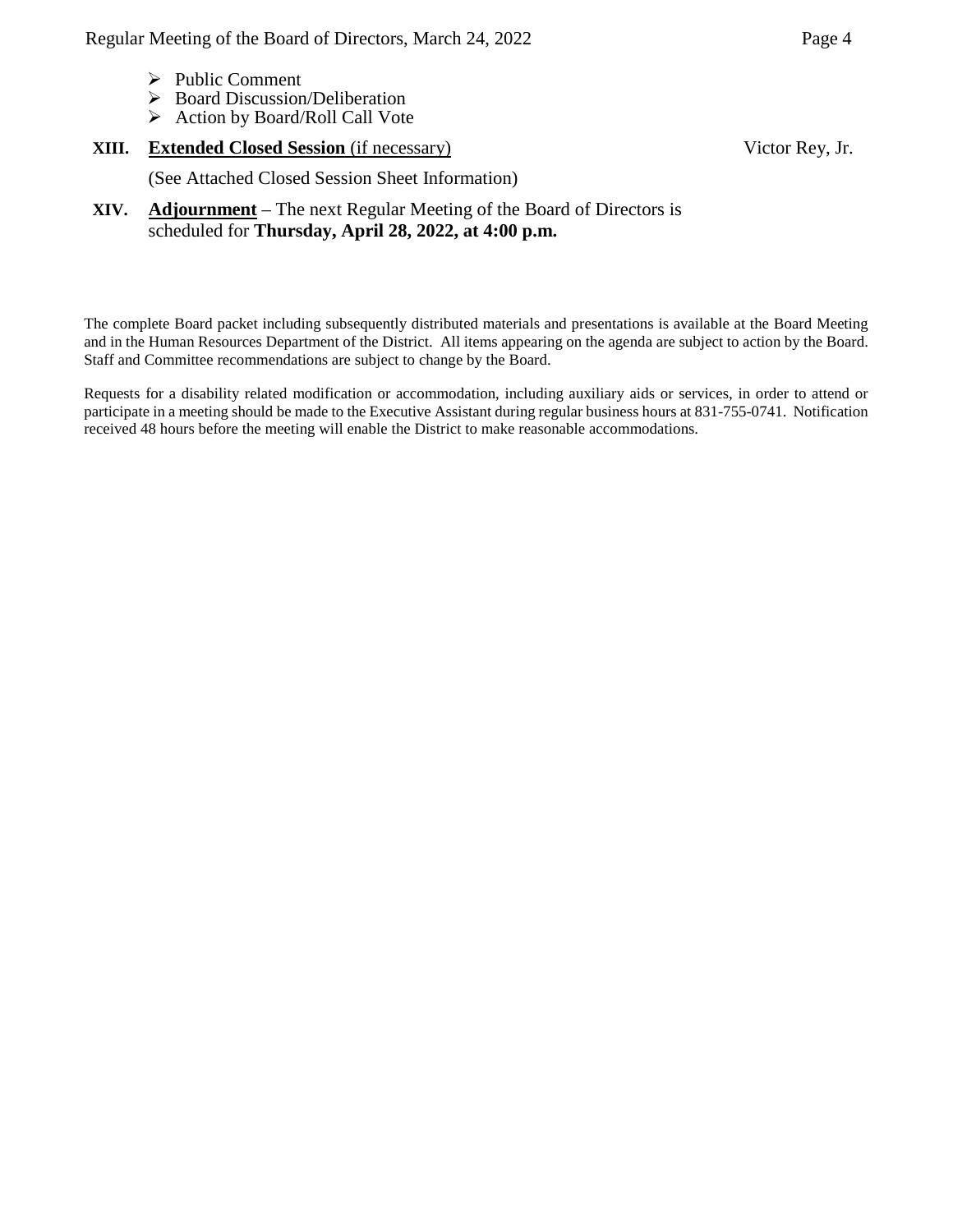### **SALINAS VALLEY MEMORIAL HEALTHCARE SYSTEM BOARD OF DIRECTORS AGENDA FOR CLOSED SESSION**

Pursuant to California Government Code Section 54954.2 and 54954.5, the board agenda may describe closed session agenda items as provided below. No legislative body or elected official shall be in violation of Section 54954.2 or 54956 if the closed session items are described in substantial compliance with Section 54954.5 of the Government Code.

## **CLOSED SESSION AGENDA ITEMS**

### **[ ] LICENSE/PERMIT DETERMINATION**

(Government Code §54956.7)

**Applicant(s)**: (Specify number of applicants)

## **[ ] CONFERENCE WITH REAL PROPERTY NEGOTIATORS**

(Government Code §54956.8)

**Property:** (Specify street address, or if no street address, the parcel number or other unique reference, of the real property under negotiation):

**Agency negotiator:** (Specify names of negotiators attending the closed session): **Negotiating parties**: (Specify name of party (not agent):

**Under negotiation:** (Specify whether instruction to negotiator will concern price, terms of payment, or both):

# **[ ] CONFERENCE WITH LEGAL COUNSEL-EXISTING LITIGATION**

(Government Code  $$54956.9(d)(1))$ )

**Name of case:** (Specify by reference to claimant's name, names of parties, case or claim numbers):

, or

**Case name unspecified:** (Specify whether disclosure would jeopardize service of process or existing settlement negotiations):

## **[ ] CONFERENCE WITH LEGAL COUNSEL-ANTICIPATED LITIGATION** (Government Code §54956.9)

Significant exposure to litigation pursuant to Section 54956.9(d)(2) or (3) (Number of potential cases):

Additional information required pursuant to Section 54956.9(e):

Initiation of litigation pursuant to Section 54956.9(d)(4) (Number of potential cases):

# **[ ] LIABILITY CLAIMS**

(Government Code §54956.95)

**Claimant:** (Specify name unless unspecified pursuant to Section 54961): **Agency claimed against**: (Specify name):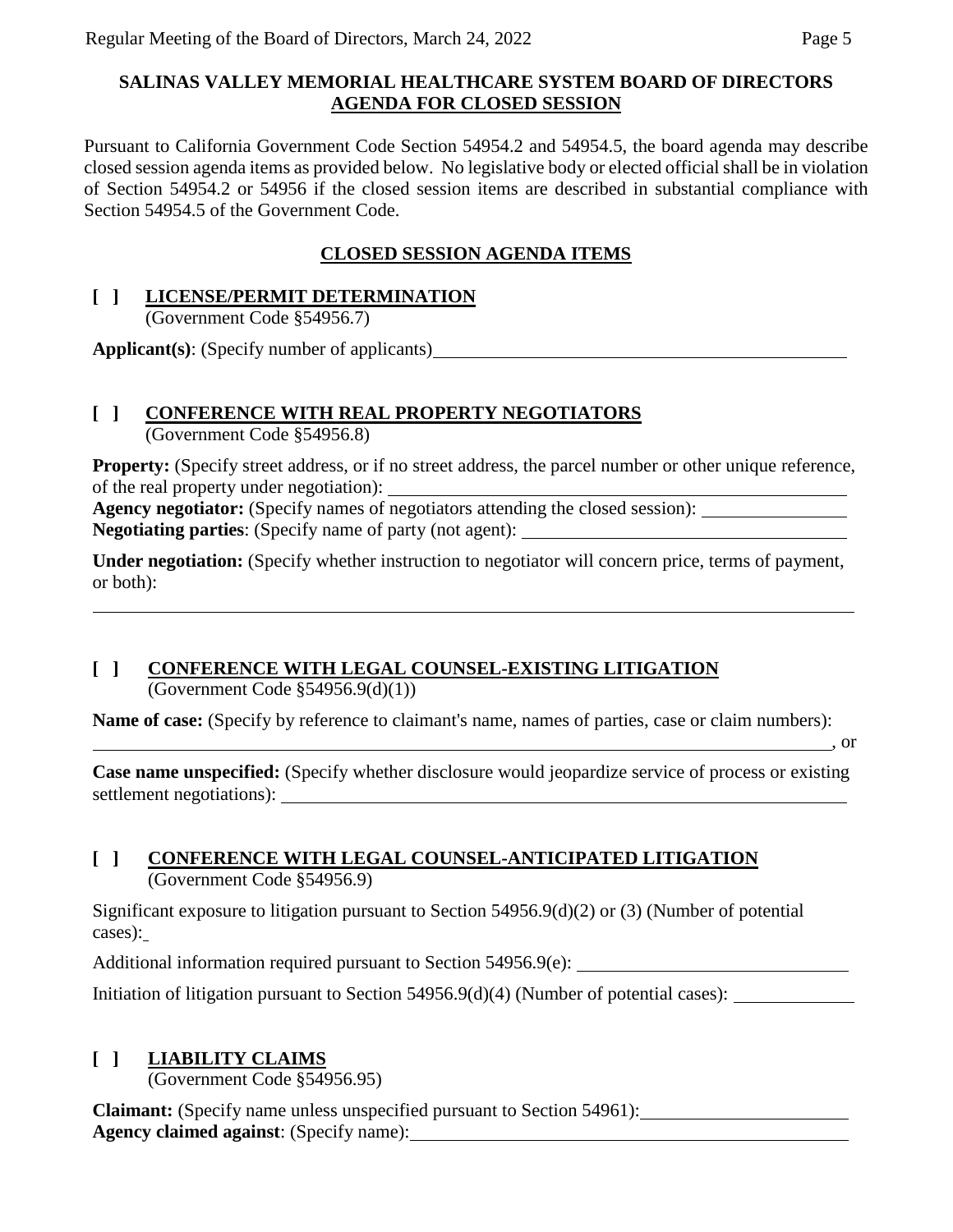### **[ ] THREAT TO PUBLIC SERVICES OR FACILITIES** (Government Code §54957)

**Consultation with**: (Specify name of law enforcement agency and title of officer):

## **[ ] PUBLIC EMPLOYEE APPOINTMENT**

(Government Code §54957)

**Title**: (Specify description of position to be filled):

## **[ ] PUBLIC EMPLOYMENT**

(Government Code §54957)

**Title**: (Specify description of position to be filled):

# **[ ] PUBLIC EMPLOYEE PERFORMANCE EVALUATION**

(Government Code §54957)

**Title**: (Specify position title of employee being reviewed):

# **[ ] PUBLIC EMPLOYEE DISCIPLINE/DISMISSAL/RELEASE**

(Government Code §54957)

(No additional information is required in connection with a closed session to consider discipline, dismissal, or release of a public employee. Discipline includes potential reduction of compensation.)

# **[X] CONFERENCE WITH LABOR NEGOTIATOR**

(Government Code §54957.6)

**Agency designated representative:** (Specify name of designated representatives attending the closed session): Pete Delgado

**Employee organization**: (Specify name of organization representing employee or employees in question): National Union of Healthcare Workers, California Nurses Association, Local 39, ESC Local 20, or

**Unrepresented employee**: (Specify position title of unrepresented employee who is the subject of the negotiations):

## **[ ] CASE REVIEW/PLANNING**

(Government Code §54957.8)

(No additional information is required to consider case review or planning.)

## **[X] REPORT INVOLVING TRADE SECRET**

(Government Code §37606 & Health and Safety Code § 32106)

Discussion will concern: (Specify whether discussion will concern proposed new service, program, or facility): Trade Secret, Strategic Planning, Proposed New Programs and Services